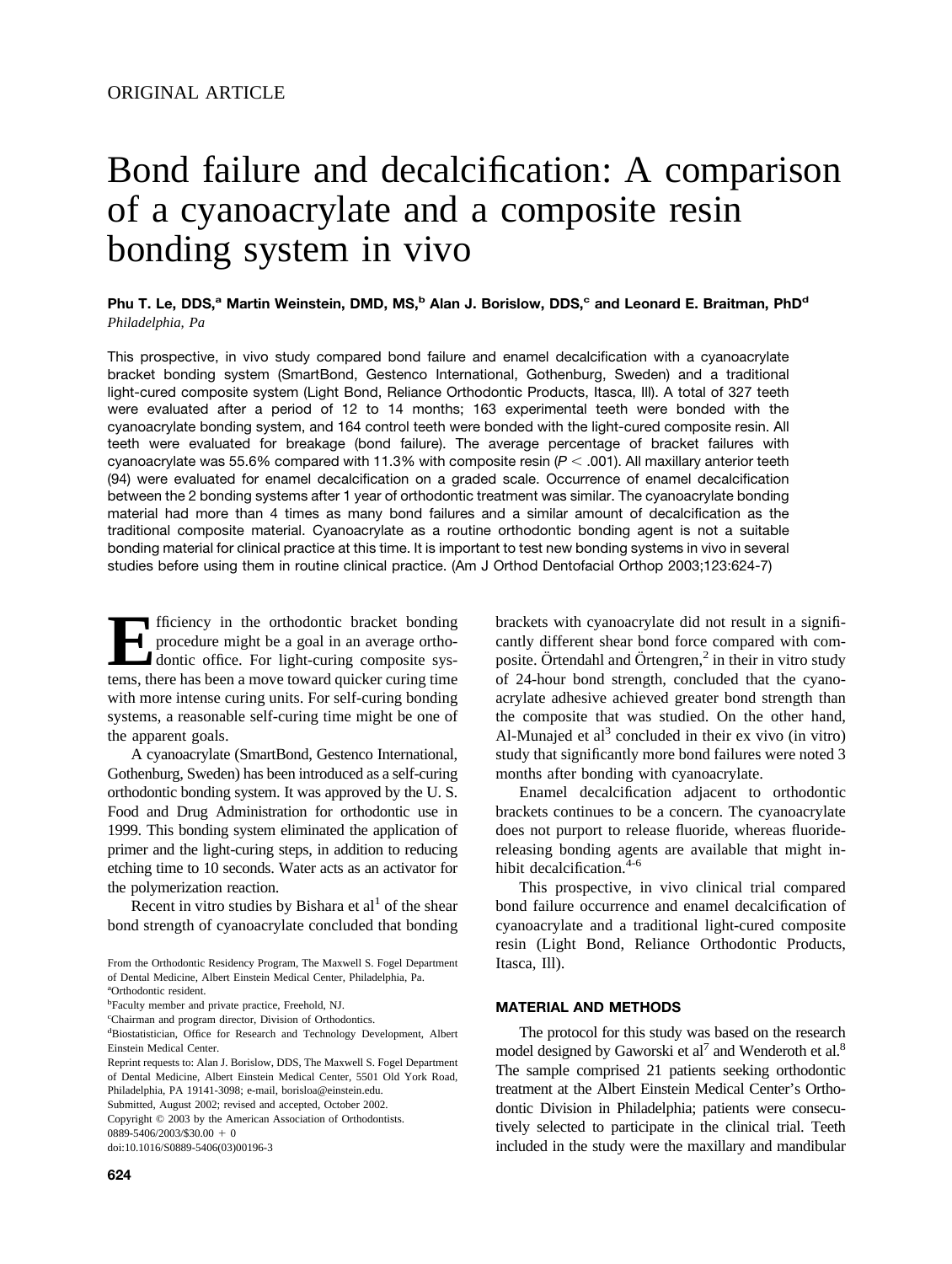| Material      | Number of<br>teeth | Number of<br>failures | % failures |  |
|---------------|--------------------|-----------------------|------------|--|
| Cyanoacrylate | 163                | 88                    | 54.0       |  |
| Composite     | 164                | 20                    | 12.2       |  |

**Table I.** Bond failure occurrence

central incisors, lateral incisors, canines, first premolars, and second premolars. Exclusion criteria were as follows: (1) teeth with porcelain or metal crowns, (2) teeth with composite at the bonding surface, (3) teeth that were not fully erupted, (4) teeth that were scheduled for extraction, and (5) teeth that required repositioning of the brackets early in orthodontic treatment.

Identification of the teeth was based on the universal tooth-numbering system of 1 through 32. The teeth were divided into 2 sets based on odd and even numbers. The even-numbered teeth were bonded with cyanoacrylate, the odd-numbered teeth with light-cured composite resin.

The manufacturer's instructions were followed for each product. This included isolation with cheek and tongue retractors and pumicing of all teeth.

### **Bond failure occurrence**

In the 21 subjects, all teeth that were bonded, including those used for evaluation of decalcification, were used to assess the occurrence of bond failure. Once a tooth was bonded, any bonding failure was recorded, and the tooth was no longer included in the bonding failure study.

#### **Decalcification**

Of the 21 patients in the study, 18 were evaluated for enamel decalcification. The remaining 3 patients were not included because they either failed to return for their final decalcification reevaluation visit or did not have the 6 maxillary anterior teeth bonded for the full 12 to 14 months at the time of evaluation. A total of 94 teeth were evaluated: 47 were used as experimental teeth and 47 as the controls.

The 6 maxillary anterior teeth were used to evaluate enamel decalcification. Each tooth was photographed preoperatively and 12 to 14 months later. The Canon Elan IIE 35 mm camera (Canon, Lake Success, NY) with a 100-mm macroscopic lens and Kodak Elitechrome 64 ASA film (Rochester, NY) were used at a 1-to-1 magnification. A predetermined aperture setting at f27 was used with a Canon ring flash.

If there was a bond failure during the clinical trial, the bracket was rebonded with the same material used for that tooth, so that it could be used to evaluate decalcification.

After 12 to 14 months follow-up, brackets and bond-

ing material on the 6 maxillary anterior teeth were removed, and the teeth were photographed with the same protocol as before bonding. Thirty-six sets of slides consisting of both prebonding and follow-up pictures were shown to a team of 10 dental professionals. Each set consisted of 2 to 4 slides that adequately showed each maxillary anterior tooth. The evaluators were not told whether the slides were taken before or after bonding. A standardized rating system was used to evaluate enamel decalcification. Decalcification for each tooth was assessed and ranked as none, slight, or significant. Each tooth was then assigned the median ranks given by the 10 evaluators. By using these median ranks before and after bonding, decalcification was classified as having worsened (or not) 12 to 14 months later.

## **Statistics**

To assess bond failure, the percentage of bracket failures was computed for each material separately for each patient. Then a comparison of the average percentage of bracket failures with the 2 materials was done with a paired *t* test. The difference between those averages and the 95% confidence interval of that difference were computed. Regarding decalcification, statistical analyses were performed with paired comparisons between contralateral pairs and between adjacent pairs. Contralateral comparisons were of the opposite teeth, each receiving a different bonding agent. Adjacent comparisons allowed a regional assessment in the same manner. The McNemar test was used to compare contralateral pairs and also adjacent pairs. All statistical tests were 2-sided. Statistical analyses were performed using SPSS 10.0 (SPSS, Chicago, Ill).

## **RESULTS Study group**

Of the 21 subjects, 14 were female (age range: 11.7-43.5 years, mean: 17.3) and 7 were male (age range: 12.0-17.4 years, mean: 14.0).

#### **Bond failure occurrence**

Of the 163 teeth bonded with cyanoacrylate, 88 (54.0%) had bond failures. Of 164 teeth bonded with the light-cured composite resin, 20 (12.2%) had bond failure (Table I).

The percentage of bracket failures for each material was computed separately for each patient. Among the 21 subjects, the range of bond failure was 11% to 100% for the teeth bonded with cyanoacrylate and 0% to 60% with the composite-bonded teeth. The average percentages of failures were 55.6% with cyanoacrylate and 11.3% with composite resin  $(P < .001)$  [\(Table II\)](#page-2-0).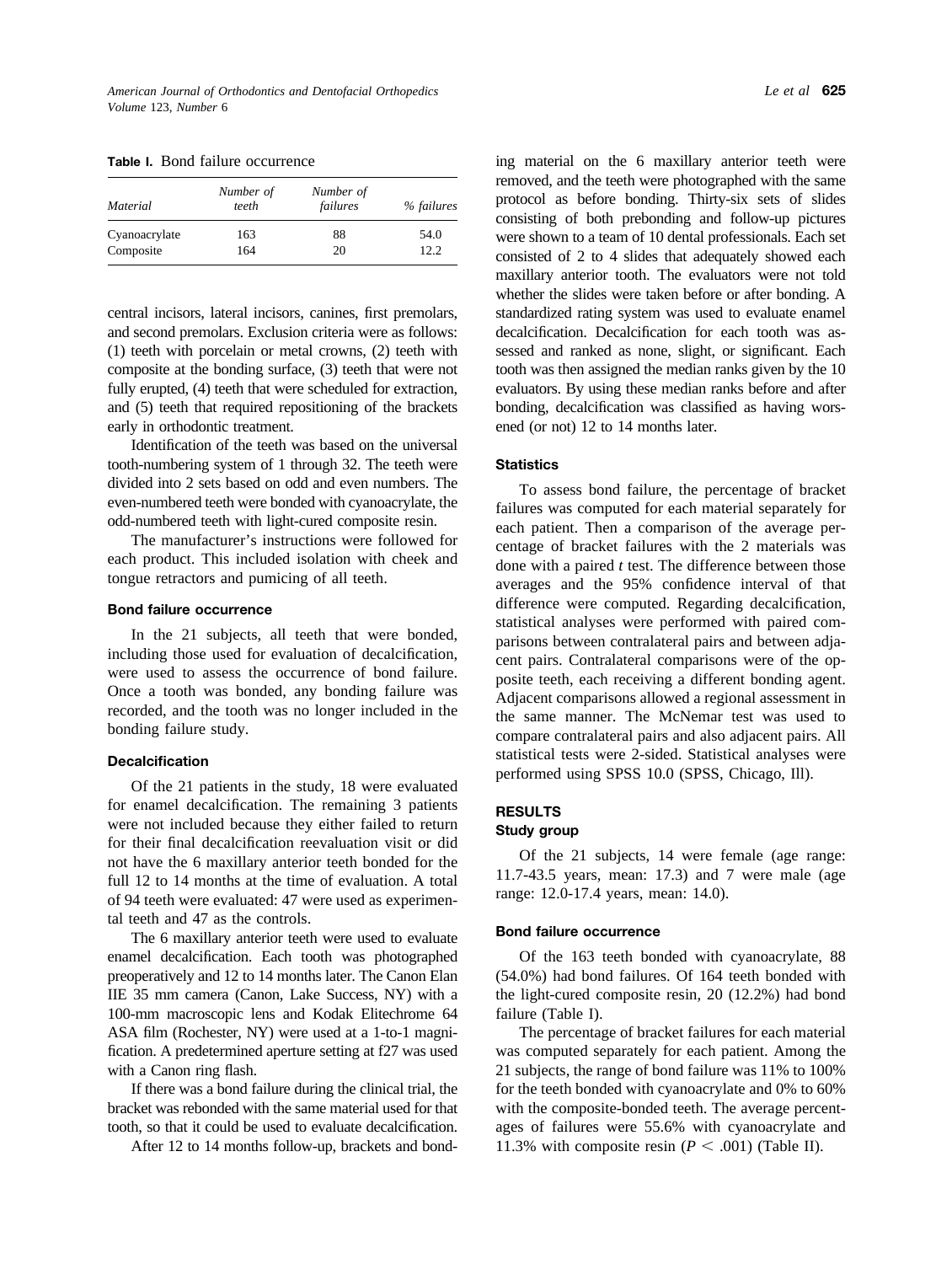| Material      | Number of<br>subjects | Range of<br>% failures | Mean % of<br>failures |  |
|---------------|-----------------------|------------------------|-----------------------|--|
| Cyanoacrylate | 21                    | 11-100                 | 55.6                  |  |
| Composite     | 21                    | $0 - 60$               | 11.3                  |  |

**Table III.** Enamel decalcification

| Material      | Number of<br>teeth | Mean % of worsened<br>decalcification | SD    |  |
|---------------|--------------------|---------------------------------------|-------|--|
| Cyanoacrylate | 47                 | 78.7                                  | 0.290 |  |
| Composite     | 47                 | 76.8                                  | 0.308 |  |

**Table IV.** Comparison of decalcification—paired teeth

<span id="page-2-0"></span>**Table II.** Bond failure occurrence for each patient

|                       | Sample size   |           | % Unchanged   |           | % With decalcification |           | Significance |  |
|-----------------------|---------------|-----------|---------------|-----------|------------------------|-----------|--------------|--|
|                       | Cyanoacrylate | Composite | Cyanoacrylate | Composite | Cyanoacrylate          | Composite | P            |  |
| Contralateral teeth   |               |           |               |           |                        |           |              |  |
| Central incisors      | 15            | 15        | 20.0          | 0.0       | 80.0                   | 100.0     | .25          |  |
| Lateral incisors      | 18            | 18        | 22.2          | 38.9      | 77.8                   | 61.1      | .38          |  |
| Canines               | 12            | 12        | 25.0          | 25.0      | 75.0                   | 75.0      | 1.00         |  |
| Adjacent teeth        |               |           |               |           |                        |           |              |  |
| Right canine/lateral  | 13            | 13        | 23.1          | 46.2      | 76.9                   | 53.8      | .375         |  |
| Right lateral/central | 16            | 16        | 18.8          | 37.5      | 81.3                   | 62.5      | .375         |  |
| Left central/lateral  | 15            | 15        | 13.3          | 0.0       | 86.7                   | 100.0     | .500         |  |
| Left lateral/canine   | 14            | 14        | 28.6          | 28.6      | 71.4                   | 71.4      | 1.000        |  |

#### **Decalcification**

In determining the occurrence of decalcification, bonding methods were evaluated by examining the teeth before bonding and 12 to 14 months later. Of the maxillary anterior teeth, decalcification worsened in 37 of 47 (78.7%) teeth bonded with cyanoacrylate and in 36 of 47 (76.8%) teeth bonded with composite (Table III).

None of the 7 paired comparisons showed any statistically significant differences in the development of decalcification between cyanoacrylate and composite bonding materials (Tables IV).

#### **DISCUSSION**

The average percentages of bracket failures were 55.6% with cyanoacrylate and 11.3% with composite resin. There could be several reasons for the substantially higher bond failure rates with the cyanoacrylate: (1) product deterioration over time, (2) inadequate self-curing time (3 to 5 minutes, according to the manufacturer's instructions), and (3) large gap between bracket and tooth.

The manufacturer's information accompanying the product stated that the excess cyanoacrylate adhesive, after a thin application, does not need to be removed and would eventually be brushed off by the patient; this was observed clinically. This only begs the question of whether the cyanoacrylate between the tooth and bracket is also washed out.

Bishara et al $<sup>9</sup>$  concluded that shear bond strength</sup>

for cyanoacrylate was greater at 24 hours after orthodontic bonding than at 30 minutes after bonding. Information from the manufacturer indicated that bond strength was a function of time; bond strength was sufficient for ligation 3 to 5 minutes after polymerization but continued to increase 4 hours later. Increased failure in the present study could be the result of inadequate self-curing time.

The gap size between the tooth and the bracket might be a critical issue in failure rates. According to Eliades et al, $^{10}$  cyanoacrylate exhibited the highest cohesive bonding fractures (bonding material remains on the tooth and bracket surfaces) when compared with other conventional composite bonding products. This cohesive failure could be interpreted as a failure in the integrity of cyanoacrylate. The manufacturer recommended a thin layer of cyanoacrylate adhesive be applied to the bracket to improve bond strength. The gap between the tooth and the bracket can sometimes be too large because of variable tooth morphology; this might affect bond strength. In addition, manufacturers create different bracket bases designed to maximize bracket–bond success. $11-13}$  A different design might be needed when working with cyanoacrylate.

The results from this clinical trial are consistent with the recent ex vivo study by Al-Munajed et  $aI$ ,<sup>3</sup> who concluded that, owing to the high number of bond failures, cyanoacrylate is unsuitable for orthodontic bonding.

No statistically significant difference was found for